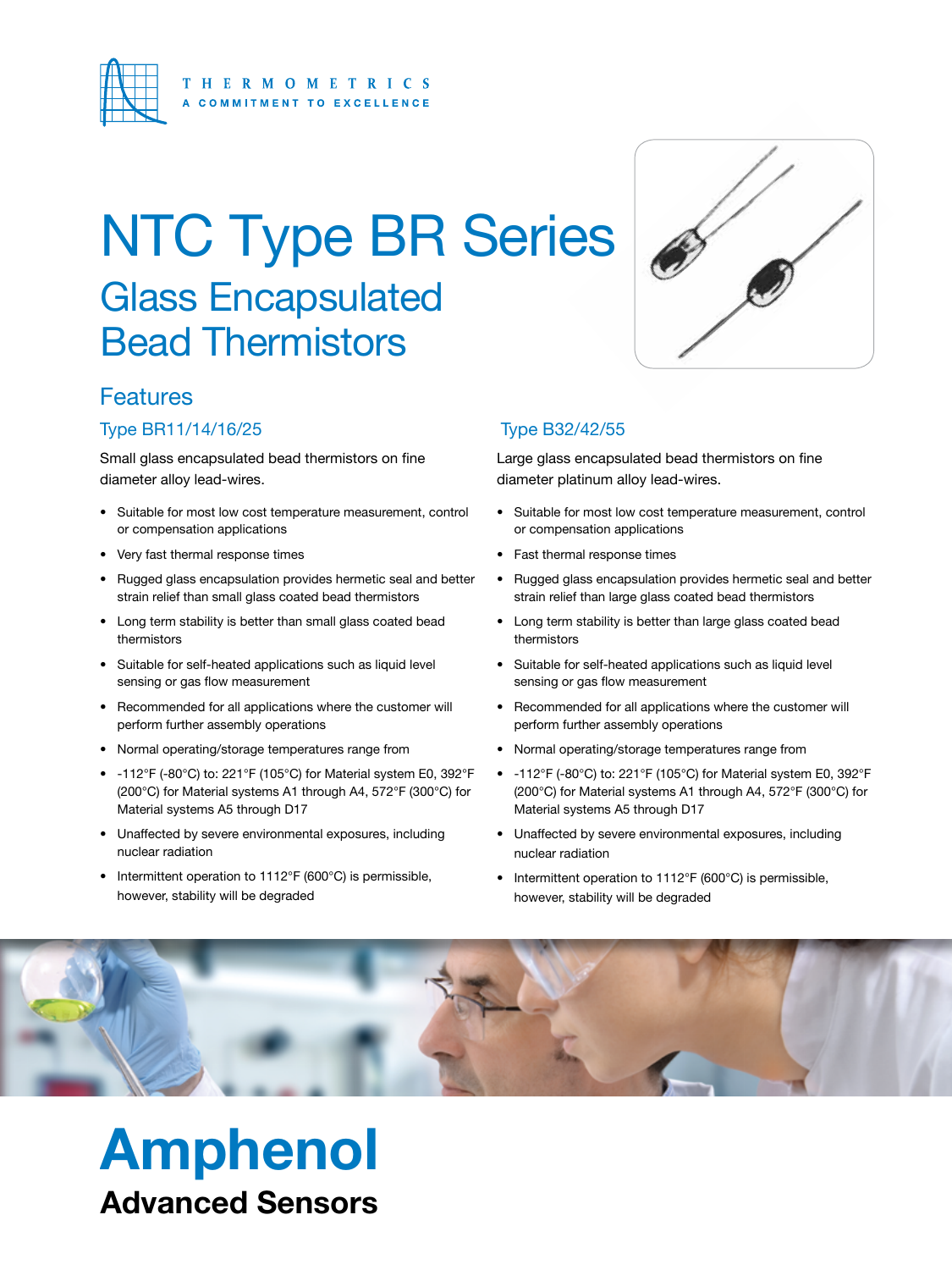## Type BR Series Specifications

## Type BR11/14/16/23

#### Thermal and Electrical Properties

The following lists the thermal and electrical properties for all small ruggedized thermistors. All definitions and test methods per MIL-PRF-23648.

#### **Body Dimensions**

#### BR11

- Nominal diameter: 0.011 in (0.28 mm)
- Maximum diameter: 0.012 in (0.30 mm)
- Maximum length: 0.0242 in (0.610 mm)

#### BR14

- Nominal diameter: 0.014 in (0.36 mm)
- Maximum diameter: 0.016 in (0.41 mm)
- Maximum length: 0.032 in (0.81 mm)

#### BR16

- Nominal diameter: 0.016 in (0.41 mm)
- Maximum diameter: 0.017 in (0.43 mm)
- Maximum length: 0.034 in (0.86 mm)

#### BR23

- Nominal diameter: 0.023 in (0.58 mm)
- Maximum diameter: 0.025 in (0.63 mm)
- Maximum length: 0.056 in (1.46 mm)

#### **Lead-Wires**

#### BR11

- Nominal diameter: 0.0007 in (0.02 mm)
- Maximum lead length: 0.312 in (7.9 mm)
- Lead material: platinum alloy
- Available cuts: "K" adjacent or "P" opposite

#### BR14

- Nominal diameter: 0.0011 in (0.03 mm)
- Maximum lead length: 0.312 in (7.9 mm)
- Lead material: platinum alloy
- Available cuts: "K" adjacent or "P" opposite

#### BR16

- Nominal diameter: 0.0011 in (0.03 mm)
- Maximum lead length: 0.312 in (7.9 mm)
- Lead material: platinum alloy
- Available cuts: "K" adjacent or "P" opposite

#### BR23

- Nominal diameter: 0.002 in (0.05 mm)
- Maximum lead length: 0.312 in (8 mm)
- Lead material: platinum alloy
- Available cuts: "K" adjacent or "P" opposite



Type BR Series dimensions

### Material System (Table A)

| Code   | R <sub>vs</sub> T<br>Curve | 25/125<br>Ratio | Nominal Resistance Range at 77°F (25°C) |                            |                                               |                       |  |  |
|--------|----------------------------|-----------------|-----------------------------------------|----------------------------|-----------------------------------------------|-----------------------|--|--|
| Letter |                            |                 | <b>BR11</b>                             | <b>BR14</b>                | <b>BR16</b>                                   | <b>BR23</b>           |  |  |
| E      | $\Omega$                   | 5.0             |                                         |                            |                                               |                       |  |  |
| A      | 1                          | 11.8            | 1 to 1.5 k $\Omega$                     | 300 to 680 $\Omega$        | 300 to 680 $\Omega$                           | 300 to 680 $\Omega$   |  |  |
| A      | $\overline{c}$             | 12.5            | 1.5 to 3.6 kO.                          | 680 to 1.6 kQ              | 680 to 1.6 kQ                                 | 680 to 1.6 kQ         |  |  |
| A      | 3                          | 14              | $3.6$ to $7.5$ kO.                      | 1.6 to 3.6 kO.             | 1.6 to 3.6 kO.                                | 1.6 to 3.6 kO.        |  |  |
| A      | 4                          | 16.9            | 7.5 to 15 k $\Omega$                    | 3.6 to 6.8 k $\Omega$      | 3.6 to 6.8 k $\Omega$                         | 3.6 to 6.8 k $\Omega$ |  |  |
| Α      | 5                          | 19.8            | 15 to 51 k $\Omega$                     | 6.8 to 27 $k\Omega$        | 6.8 to 27 $k\Omega$                           | 6.8 to 27 $k\Omega$   |  |  |
| A      | 6                          | 22.1            |                                         |                            |                                               |                       |  |  |
| A      | 7                          | 22.7            | 51 to 150 k $\Omega$                    | 27 to 75 k $\Omega$        | 27 to 75 k $\Omega$                           | 27 to 75 k $\Omega$   |  |  |
| B      | 8                          | 29.4            | 150 to 270 kQ                           | 75 to 130 kQ               | 75 to 130 kQ                                  | 75 to 130 kΩ          |  |  |
| B      | 9                          | 30.8            | 270 to 470 kQ                           | 130 to 240 kQ              | 130 to 240 kQ                                 | 130 to 240 kO         |  |  |
| в      | 10                         | 32.3            | 470 to 750 k $\Omega$                   | 240 to 360 kΩ              | 240 to 360 k $\Omega$                         | 240 to 360 k $\Omega$ |  |  |
| В      | 11                         | 35.7            | 750 to 1.6 $M\Omega$                    | 360 to 820 k $\Omega$      | 360 to 820 k $\Omega$                         | 360 to 820 kΩ         |  |  |
| B      | 12                         | 38.1            | 1.6 to 2.7 $M\Omega$                    | 820 to 1.3 MΩ              | 820 to 1.3 MΩ                                 | 820 to 1.3 MΩ         |  |  |
| В      | 13                         | 45              | $2.7$ to 6.8 MO.                        | 1.3 to 3.36 MO.            | 1.3 to 3.36 MO                                | 1.3 to 3.36 MO        |  |  |
| B      | 14                         | 48.1            | 6.8 to 10 $M\Omega$                     |                            | 3.3 to 6.86 M $\Omega$ 3.3 to 6.86 M $\Omega$ | $3.3$ to 6.86 MO.     |  |  |
| В      | 15                         | 56.5            |                                         | 6.8 to 10 $\text{M}\Omega$ | $6.8$ to 10 M $\Omega$                        | 6.8 to 10 M.O.        |  |  |
| D      | 16                         | 75.6            |                                         |                            |                                               |                       |  |  |
| D      | 17                         | 81              |                                         |                            |                                               |                       |  |  |

#### **Thermal Time Constant**

#### BR11

- Still air at 77°F (25°C): 0.8 second
- Plunge into water: 12 msec

#### BR14

- Still air at 77°F (25°C): 1 second
- Plunge into water: 14 msec

#### BR16

- Still air at 77°F (25°C): 1.2 second
- Plunge into water: 16 msec

#### BR23

- Still air at 77°F (25°C): 1.7 second
- Plunge into water: 40 msec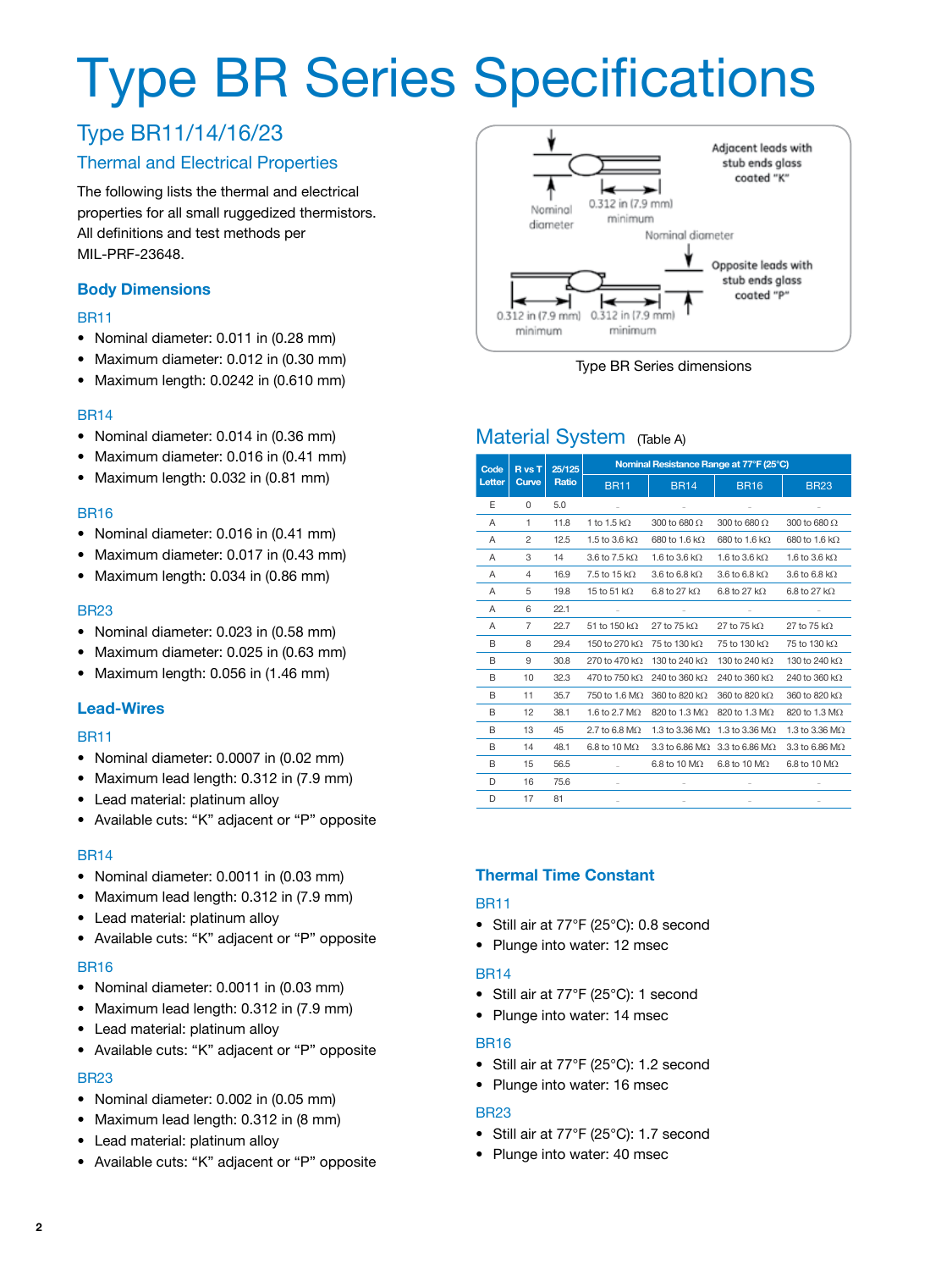## Type BR Series Specifications

#### **Dissipation Constant**

#### BR11

- Still air at 77°F (25°C): 0.065 mW/°C
- Still water at 77°F (25°C): 0.33 mW/°C

#### BR14

- Still air at 77°F (25°C): 0.10 mW/°C
- Still water at 77°F (25°C): 0.50 mW/°C

#### BR16

- Still air at 77°F (25°C): 0.12 mW/°C
- Plunge into water: 0.60 mW/°C

#### BR23

- Still air at 77°F (25°C): 0.18 mW/°C
- Plunge into water: 0.9 mW/°

#### **Power Rating (In Air)**

#### BR11

- Maximum Power Rating: 0.007 W
- 100% Maximum Power To: 257°F (125°C)
- Derated to 0% at: 572°F (300°C)

#### BR14

- Maximum Power Rating: 0.015 W
- 100% Maximum Power To: 257°F (125°C)
- Derated to 0% at: 572°F (300°C)

#### BR16

- Maximum Power Rating: 0.015 W
- 100% Maximum Power To: 257°F (125°C)
- Derated to 0% at: 572°F (300°C)

#### BR23

- Maximum Power Rating: 0.020 W
- 100% Maximum Power To: 257°F (125°C)
- Derated to 0% at: 572°F (300°C)

## **Options**

- Non-standard resistance tolerances
- Non-standard resistance values
- Specify reference temperature(s) if it is not 77°F (25°C)
- Mounting in special housings or enclosures
- Longer continuous leads
- Welded or soldered extension leads\_specify lead material, diameter, length, and insulation, if any.
- Solderable or weldable/solderable leads
- Leads can be pre-tinned or treated for improved soldering
- Calibration\_specify temperature(s)
- Interchangeable pairs or sets, R-vs-T curve matching; specify temperature range(s) and tolerance(s)
- Special aging and conditioning for high reliability applications

## Type BR32/42/55

### Thermal and Electrical Properties

The following lists the thermal and electrical properties for all large ruggedized thermistors. All definitions and test methods per MIL-PRF-23648.

#### **Body Dimensions**

#### BR32

- Nominal diameter: 0.032 in (0.81 mm)
- Maximum diameter: 0.033 in (0.84 mm)
- Maximum length: 0.084 in (2.1 mm)

#### BR42

- Nominal diameter: 0.042 in (1.16 mm)
- Maximum diameter: 0.046 in (1.2 mm)
- Maximum length: 0.095 in (2.4 mm)

#### BR55

- Nominal diameter: 0.055 in (1.41 mm)
- Maximum diameter: 0.060 in (1.5 mm)
- Maximum length: 0.120 in (3 mm)

#### **Lead-Wires**

#### BR32

- Nominal diameter: 0.003 in (0.08 mm)
- Maximum lead length: 0.312 in (7.9 mm)
- Lead material: platinum alloy
- Available cuts: "K" adjacent or "P" opposite

#### BR42

- Nominal diameter: 0.004 in (0.10 mm)
- Maximum lead length: 0.312 in (7.9 mm)
- Lead material: platinum alloy
- Available cuts: "K" adjacent or "P" opposite

#### BR55

- Nominal diameter: 0.004 in (0.10 mm)
- Maximum lead length: 0.312 in (7.9 mm)
- Lead material: platinum alloy
- Available cuts: "K" adjacent or "P" opposite

#### **Thermal Time Constant** BR32

- Still air at 77°F (25°C): 4.5 second
- Plunge into water: 90 msec BR42
- Still air at 77°F (25°C): 5 second
- Plunge into water: 140 msec

#### **BR55**

- Still air at 77°F (25°C): 7 second
- Plunge into water: 200 msec